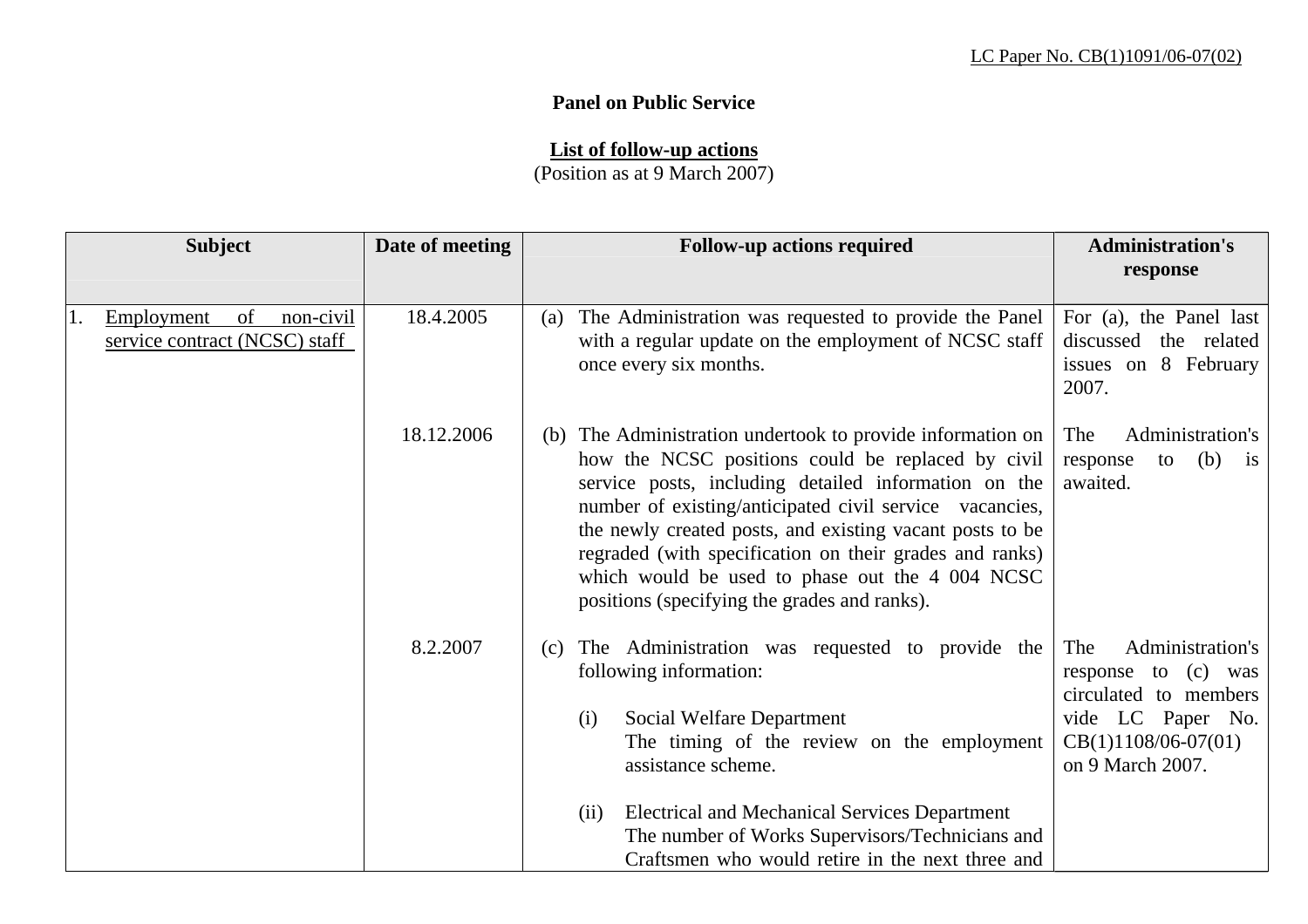|    | <b>Subject</b>                                                                                                                                     | Date of meeting                                                                                   | <b>Follow-up actions required</b>                                                                                                                                                                                                                                                                                                                                                                                                                                                                                                                                                                                                                                                                                                                                  | <b>Administration's</b><br>response                                                                     |
|----|----------------------------------------------------------------------------------------------------------------------------------------------------|---------------------------------------------------------------------------------------------------|--------------------------------------------------------------------------------------------------------------------------------------------------------------------------------------------------------------------------------------------------------------------------------------------------------------------------------------------------------------------------------------------------------------------------------------------------------------------------------------------------------------------------------------------------------------------------------------------------------------------------------------------------------------------------------------------------------------------------------------------------------------------|---------------------------------------------------------------------------------------------------------|
|    |                                                                                                                                                    |                                                                                                   | five years.                                                                                                                                                                                                                                                                                                                                                                                                                                                                                                                                                                                                                                                                                                                                                        |                                                                                                         |
| 2. | Resumption<br>of<br>open<br>recruitment for selected grades<br>included<br>the<br>Second<br>in<br>Retirement<br>Voluntary<br>Scheme (VR II Scheme) | 18.12.2006                                                                                        | The Administration undertook to provide the Panel with<br>regular updates (the first update was provided at the end of<br>2006) on approval granted by the panel co-chaired by the<br>Chief Secretary for Administration and the Financial<br>Secretary for exemption from the recruitment freeze imposed<br>on VR II grades, with relevant information including the<br>number of posts approved for open recruitment and the<br>grades involved.                                                                                                                                                                                                                                                                                                                 | The<br>Panel<br>last<br>discussed<br>related<br>the<br>18<br>matters<br><sub>on</sub><br>December 2006. |
| 3. | Consultancy study on private<br>certification<br>of<br>building<br>submissions                                                                     | 17.7.2006<br>(Joint meeting)<br>with the Panel on<br>Planning, Lands<br>and Works<br>(PLW Panel)) | The Provisional Construction Industry Co-ordination Board's<br>Task Force to Review the Construction Stage of the<br>Development Process and the consultant conducting a study<br>on private certification of building submissions were<br>requested to take the following actions:<br>To take into consideration the views expressed by LegCo<br>(a)<br>Members and deputations at the joint meeting on 17 July<br>2006, as well as those set out in the deputations' written<br>submissions, in preparing the final report on the<br>consultancy study and formulating recommendations on<br>private certification; and<br>To provide the PS Panel and PLW Panel with the final<br>(b)<br>report, and brief the two Panels on the final report in due<br>course. | Administration's<br>The<br>response is awaited.                                                         |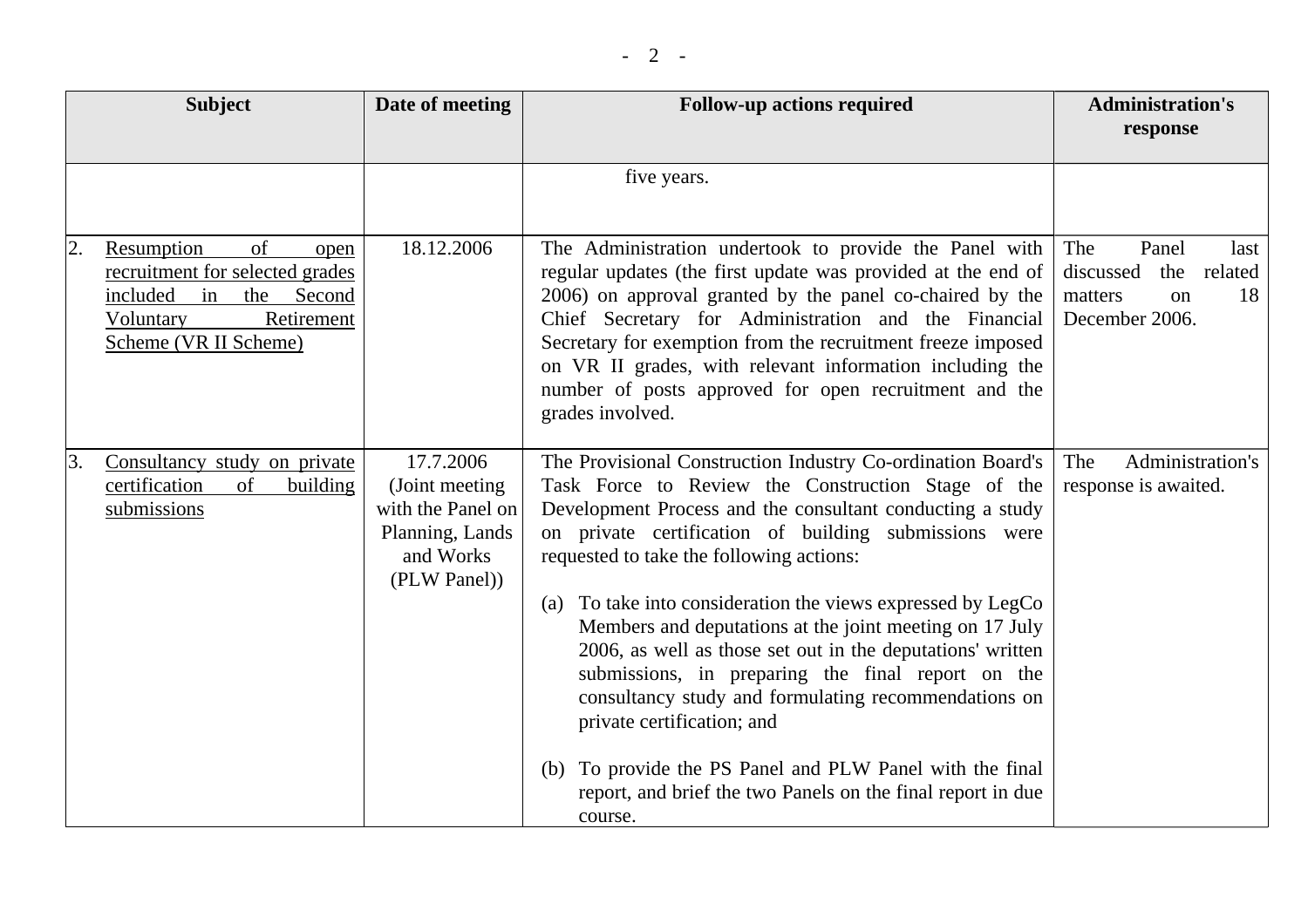|    | <b>Subject</b>                                       | Date of meeting | <b>Follow-up actions required</b>                                                                                                                                                                                                                                                                                                                                                                                                                                                                                       | <b>Administration's</b><br>response                                                                                                                                                                                                                                                                                                                                    |
|----|------------------------------------------------------|-----------------|-------------------------------------------------------------------------------------------------------------------------------------------------------------------------------------------------------------------------------------------------------------------------------------------------------------------------------------------------------------------------------------------------------------------------------------------------------------------------------------------------------------------------|------------------------------------------------------------------------------------------------------------------------------------------------------------------------------------------------------------------------------------------------------------------------------------------------------------------------------------------------------------------------|
| 4. | General recruitment freeze on<br>civil service posts | 16.10.2006      | The Panel noted that the Administration was reviewing<br>whether the general recruitment freeze (including the current<br>mechanism for application for exemption from the panel<br>co-chaired by the Chief Secretary for Administration and the<br>Financial Secretary) should continue to apply.<br>The<br>Administration undertook to report to the Panel, after the<br>completion of the review by the end of the 2006-2007<br>financial year, on the outcome of the review and proposed<br>policy changes, if any. | Administration<br>The<br>proposed to brief the<br>Panel in March 2007 on<br>the<br>progress<br>in<br>containing the<br>civil<br>service<br>establishment<br>and implementation of<br>civil<br>the<br>service<br>recruitment freeze.                                                                                                                                    |
| 5. | Training and development for<br>civil servants       | 16.10.2006      | The Administration was requested to provide the following<br>information:<br>thematic<br>seminars,<br>Details of the<br>customized<br>(a)<br>programmes meeting specific needs of departments, and<br>induction seminars for new appointees to enhance civil<br>servants' understanding of the Basic Law, including the<br>types of seminars/programmes, and the grades and ranks<br>of the participants; and<br>Details of the various management-related training<br>(b)<br>programmes.                               | to provide the Panel in<br>January 2007 with an<br>updated overview of the<br>national studies training<br>programmes and civil<br>service<br>exchange<br>programmes organized<br>by the Civil Service<br>Bureau.<br>Administration<br>The<br>proposed to brief the<br>Panel in April 2007 on<br>the provision of training<br>and development<br>to<br>civil servants. |